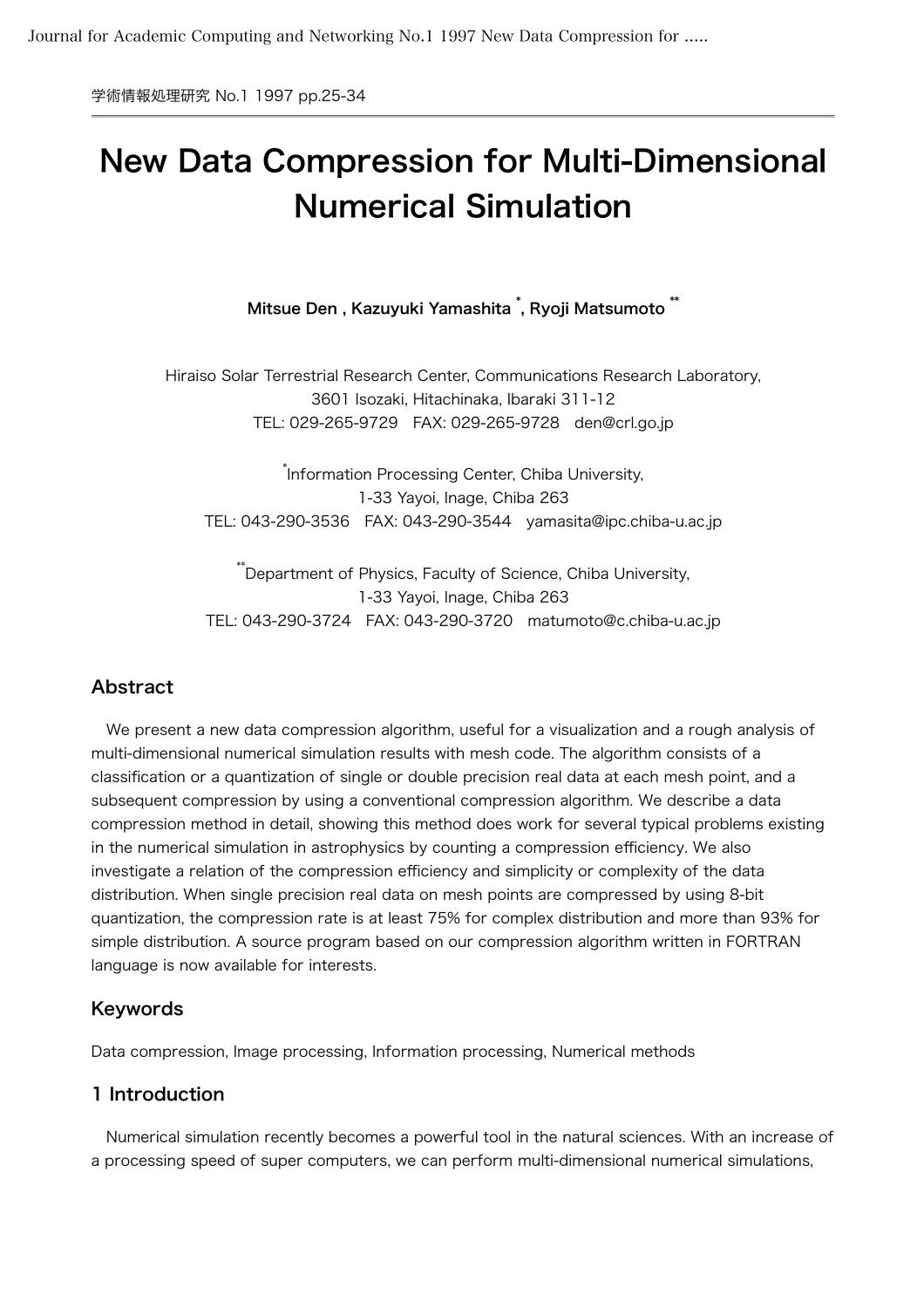yielding a real world in the computer. We are, however, facing problems to have to handle a huge amount of data at the same time when they perform multi-dimensional simulations. Furthermore, we must save data at some interval to obtain results with high resolution in time. The interval, however, is limited by a disk space for a storage and a speed in handling data. The super computer is also used by many users, sharing the disk space and cpu time. Each user has a finite disk space and a finite cpu time, so important simulation results may be missed due to the limited number of snapshots available.

 To overcome this dilemma, we will propose a new compression algorithm. Data compression is a very powerful way to resolve the above mentioned problems, since it can reduce a data volume. Users can frequently write their dynamical simulation results to files and can save cpu time for the output, also.

 Data compression method has been proposed by many authors. It can be divided into two groups; i.e. 'lossless' and 'lossy' methods. Lossless means that the compressed data can be restored perfectly. An example is a gzip which mainly operates in a unix machine. The method is appropriate for the sequential and not so large text data. On the other hand, lossy compression method can archive drastic compression, because it loses lots of information from the original data literally. The compression algorithm is apposite to the image data. The lossy method has a common risk: i.e. failure of a compression. The meaning of 'failure' or 'success' is as follows. If an image drawn with compressed data bears comparison with an image drawn with the original data, it is successful. There is a case when an apparent difference exists between an image drawn by compressed data and original image. This case fails in compression. Typical lossy compression method is JPEG. This method depends on the data and a compression is not always successful.

 It should be noted that there is a case in which compression fails by lossless method, where a 'failure' has different meaning from the word used in lossy methods: i.e. the failure case is that the volume of compressed file is comparable with or even larger than that of the original file. So, the compression is, generally, very useful but its success depends on the original data.

 In this paper, we introduce a new algorithm of a data compression. The data which we target are like image data, which are mainly used for visualization and the volume is huge. Since the data require drastic compression, our compression algorithm can be lossy rather than lossless. On the other hand, numerical data obtained by the numerical simulations can be sequential stream of characters (text) like the data usually compressed by lossless methods. Our compression method, therefore, can be placed in the medium between above two groups.

 In the next section, we describe the algorithm of the compression, show the compression efficiency obtained in the astrophysical models, and compare the contour maps of time evolution of numerical simulation. A galaxy formation will be drawn with the compressed data by our algorithm and with the original data. Summary and future work will be given in Section 3.

#### 2 Data Compression Method and Compression Efficiency

 An aim is to find a compression algorithm to select necessary and enough information for graphical representation of the results of multi-dimensional numerical simulation with mesh code. Many authors draw contour maps to find some physical meanings in simulation data. We, therefore, set the criterion of 'success' of compression: if the contour maps drawn with the compressed data, we call compressed map in the following, are comparable with those with the original data, called the original map, the compression is successful. The word 'comparable' may be still ambiguous. In other word, if we can find the same physics in the compressed map as can be seen in the original map, we say that the compressed map is comparable with the original map.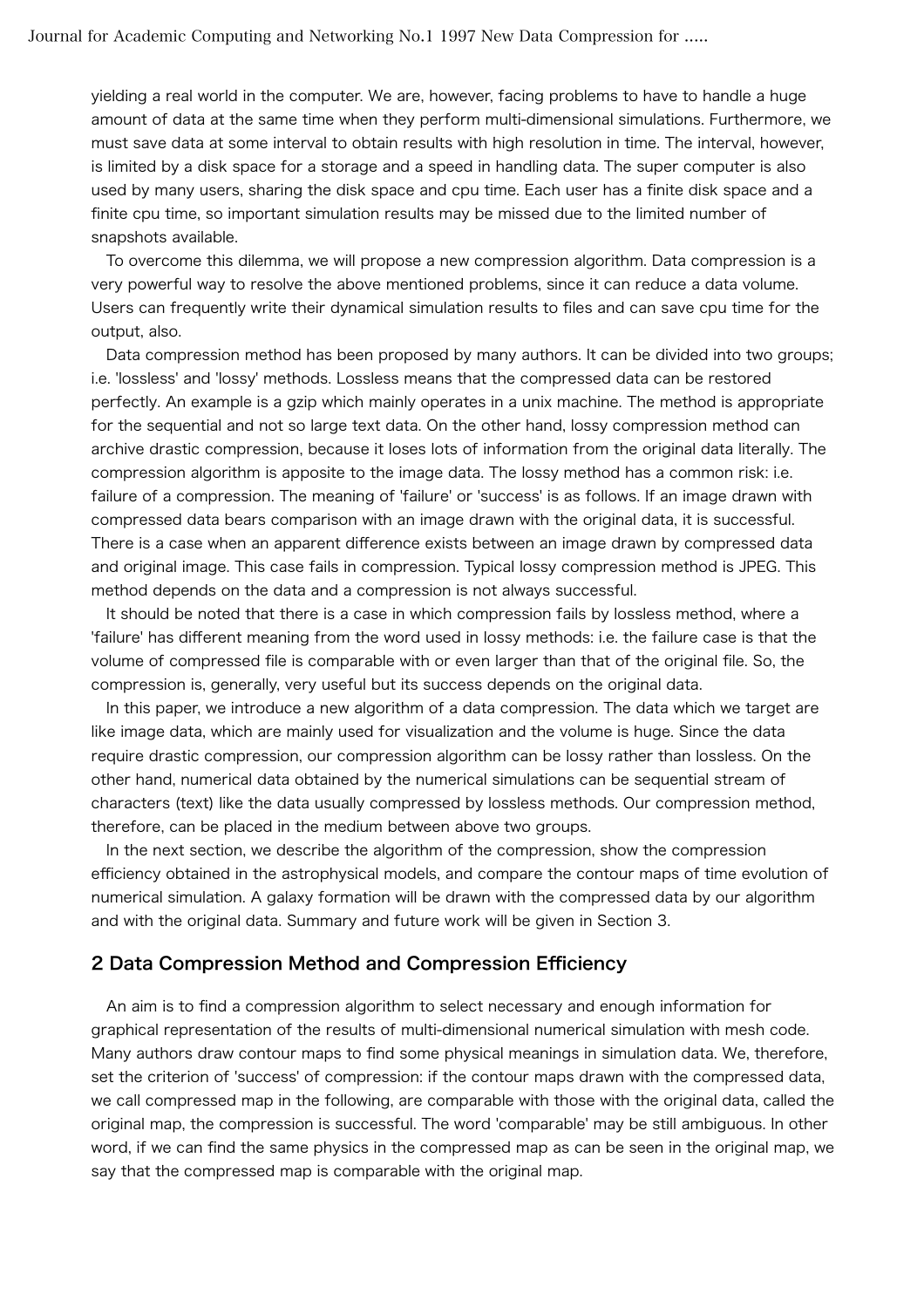The key point is a way to abstract minimal and necessary information from the original data. Our compression algorithm is as follows.

- 1. Set contour levels enough for covering a dynamic range of original data.
- 2. Classify the original data according to the specified contour levels.
- 3. Make a table of relation between the data and the contour levels.

Data belonging to the same contour level are regarded as the same value. Information is lost here and then the data are compressed.

If the data distribute linearly with one peak, the following simplest process can be applied:

- 1. Find the minimum and maximum value of the original data.
- 2. Divide the range between the minimum and the maximum equally into the number of the contour levels, say, 1byte=256.
- 3. Convert the original data value at each grid point into the number of corresponding contour level (Classification).
- 4. Make a conversion table which records the original level corresponding to each number of contour level.

If the dynamic range of the original data is very large, the logarithm of those data is calculated and then classified into the contour level.

 This method is also applicable to the more complicated cases such as that the density distribution has two peaks or to the vector fields such as velocities or magnetic field. We return to this point in the final section. As for the number of levels, we can use more than 256 levels, if necessary. The file size of table is given by (4byte  $\times$  number of contour level + header of file  $\sim$  1Kbyte). If the original data are expressed in single precision, those volume are compressed to about a quarter in this part of our algorithm.

 Since the compressed data are still sequential text (i.e., stream of characters), we can compress them furthermore by using lossless compress tool. Thus, in our algorithm, the data go through compression twice. As the lossless compression tool in the second part, we adopt the LZW15V.C in this paper. The algorithm of this tool is based on LZW and it is same as 'compress' which is very familiar for unix machine users (see reference). The source program of the first compression tool based on our algorithm is written in FORTRAN language and that of the second one is written in C language which is public, so we can compress the data in the application program from which the compression programs described above are called. We release those subroutines to public such that anyone who wants can use them (please contact the first author). It is noted that any lossless compression tools are available for the second compression tool.

The compression efficiency (CE) is defined by

$$
\mathsf{CE} = \mathsf{1} - \frac{m}{r}
$$

where  $m$  is the volume of the compressed data, called map data and  $r$  is the volume of the original data, called raw data. This definition means that as CE tends to 1, compression is more efficient. If CE is negative, which case is possible in general, that compression is in failure. Since the size of the map data is always a quarter of the the original data based on our compression algorithm when the raw data are expressed in single precision, the compression efficiency is always 75% for this part.

First, we obtain CE for the snapshot data of the density with one peak for three models which are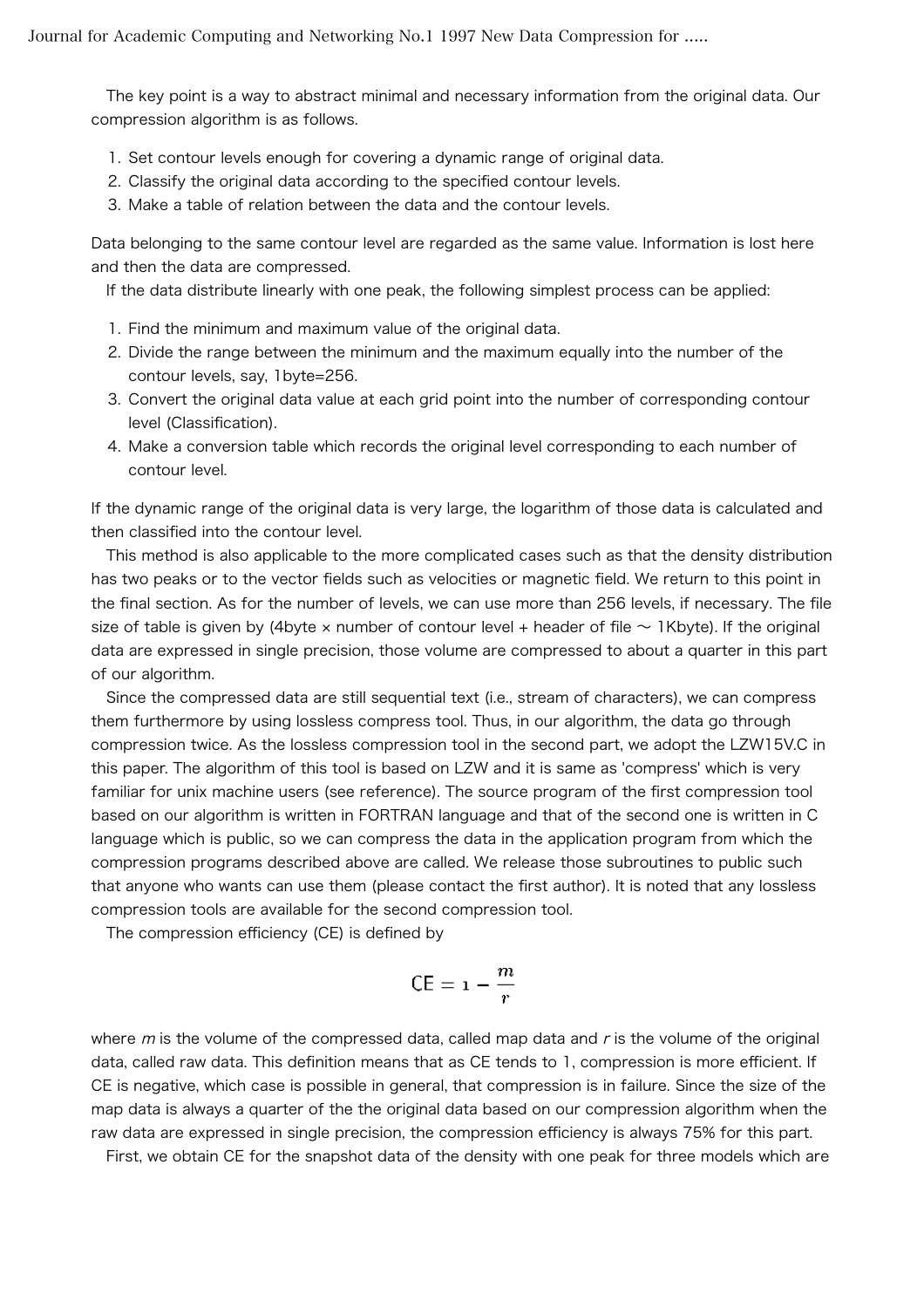- I. Parker solution of solar wind as a model of simplex structure in which density varies linearly.
- II. Cluster of galaxies which are simulated hydrodynamically as a model of several clumps whose densities also vary linearly.
- III. Expanding supernova ejecta as the model of a logarithmic density distribution.

For model I, the data are obtained by one-dimensional numerical simulation in spherical coordinate and is converted to 3D data in Cartesian coordinate. For models II and III, they are snapshots of time evolution followed by three-dimensional numerical simulation in Cartesian coordinate.



Fig.1 Contour maps of the density drawn with the raw data and with the map data for Model I. Two-dimensional plot on z=constant surface.



Fig.2 Same maps as figure 1 but for Model II.



Fig.3 Same maps as figure 1 but for Model III

 The contour map of the density drawn with the raw data and with the map data for Models I, II and III are shown in figures 1, 2 and 3, respectively. There are some differences between two pictures in the low density region in figure 3. However, the main structure; i.e. the high density region, can be reproduced by the map data in this model. It is noted that the interesting physical process does not always proceed in the high density region when the system includes magnetic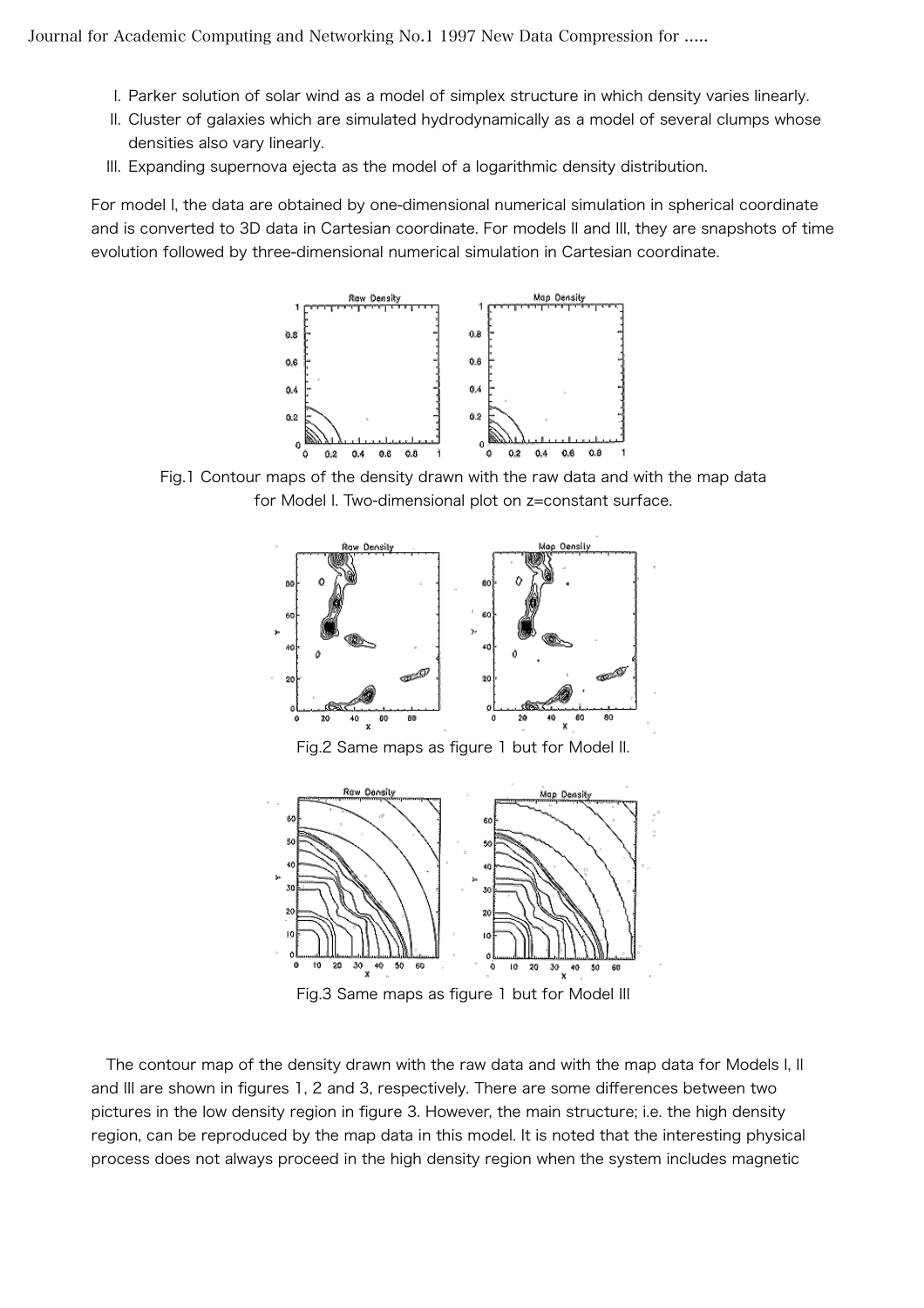field. In that case, the analysis using only the density contour maps is not enough and the maps of the magnetic fields and/or velocities are also needed. We will investigate this in the next paper. At least we can say that the compressed map is comparable with the original map in model III and that these compression can be regard as successful for three models.

| Model | R(byte) | $M$ (byte) | $C2$ (byte) | $CE(\%)$ |
|-------|---------|------------|-------------|----------|
|       | 1048584 | 262152     | 36353       | 96.5     |
| Н     | 4000008 | 1000008    | 77016       | 98.1     |
| Ш     | 1372008 | 343008     | 97488       | 92.9     |

Table 1: Compression efficiencies.

 In table 1, we show the volume of the raw data(R), the volume of the map data(M), the volume of twice compressed data(C2) of the map data. The compression efficiency is larger than 93% for each model. The original data can be decreased to be less than %, 1.9% for model II which shows the most complicate plot and has the largest volume of the data.

 This is very important because we can store data of ten times larger (about fifty times for model II ) time steps for the analysis of time evolution under the same disk space condition. This means the time evolution of our interesting phenomena can be traced in detail, so it is possible for us to find physics which may be missed in the coarse snapshots. The cpu time is also limited in most super computer systems. If the cpu time for I/O cannot be negligible in one job class, reducing the volume of output data enables us to increase cpu time for processing operation under the constant number of snapshots. In order to investigate this point, we follow the time evolution of galaxy formation by 3D numerical simulation. In this calculation, we insert the subroutines for the compression and write the compressed data as well as the raw data for comparison to files. We save the 50 mapdata snapshots and the 4 raw data snapshots.

|                | Total $CPU(sec)$ | $Ratio(\%)$ | $CPU$ /one time(sec) |
|----------------|------------------|-------------|----------------------|
| exe(50M)       | 33.505           | $0.2\,$     | $\rm 0.67$           |
| $\rm I/O(50M)$ | 216.290          | $1.5\,$     | 4.33                 |
| $\rm I/O(4R)$  | $13.016\,$       | $0.1\,$     | 3.25                 |

Table 2: CPU times  $(total=14491.358sec)$ .

 The CPU time is given in table 2. The ratio of the CPU time including execution of compression and output of the data to the total CPU time is about 1.7%. We can say that it is negligible. The cpu time for execution of compression at one time is 0.67 sec, that for execution of the second lossless compression and for I/O of the map data at one time is 4.33 sec and that for I/O of the raw data at one time is 3.25 sec. The cpu time for only I/O of the map data cannot be compared with that of the raw data, because it is difficult to abstract the cpu time for I/O from 4.33 sec. However, the volume of the map data is always less than a quarter of the volume of the raw data, then we expect  $t_{io-man} < t_{io-raw}$ . So the cpu time for execution and I/O of compression is negligible.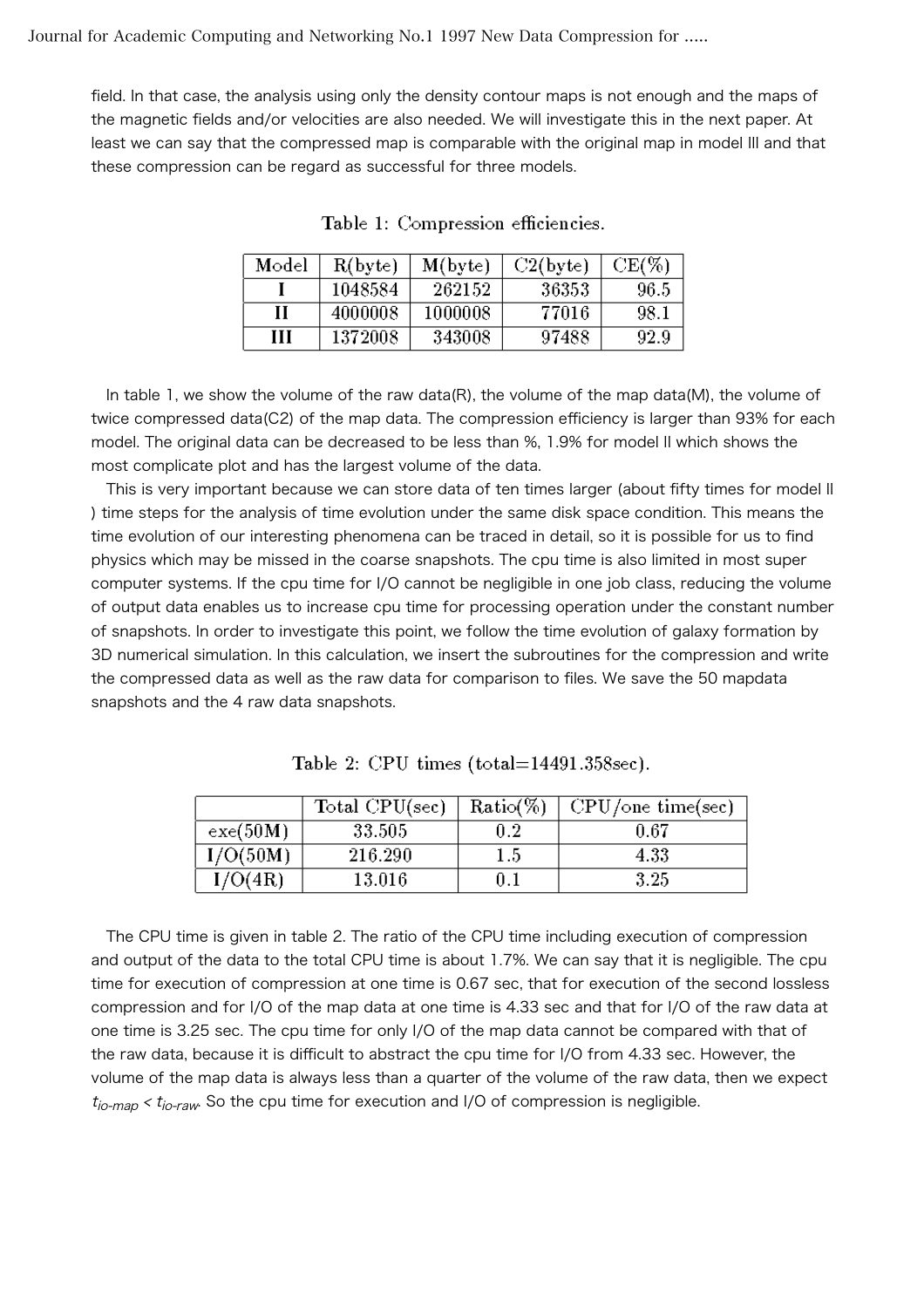| Model       | File size(byte) | $CE(\%)$ |
|-------------|-----------------|----------|
| raw $(A-Z)$ | 4000144         |          |
| map(1)      | 982046          | 75.45    |
| map(26)     | 760693          | 80.98    |
| map(34)     | 754917          | 81.13    |
| map(38)     | 742132          | 81.45    |
| map(42)     | 728692          | 81.78    |
| map(50)     | 715964          | 82.10    |

Table 3: File size and Compression efficiencies.

 The file sizes of the raw data and the compression efficiencies of selected map data from 50 snapshots are shown in table 3. The file size of the raw data is same for all four snapshot data. The CE is nearly 75% at the initial time, which means the second lossless compression almost does not work because the CE of the second compression tool may be related to simplicity of the configuration of distribution of the data, and there are no simple structures initially in this simulation model. This model is same as Model II. The configuration of the density distribution and CE are different from those of Model II (see figure 2 and figures 4a, 4b in the following) because we calculate the logarithm of the data and then classify those data into the contour level in this calculation. Since degeneracy of the contour of the density is relaxed, more complicated structure appears and CE becomes low. We take 251 contour levels, so the file size of the table is negligible compared with the total file size of the map data.

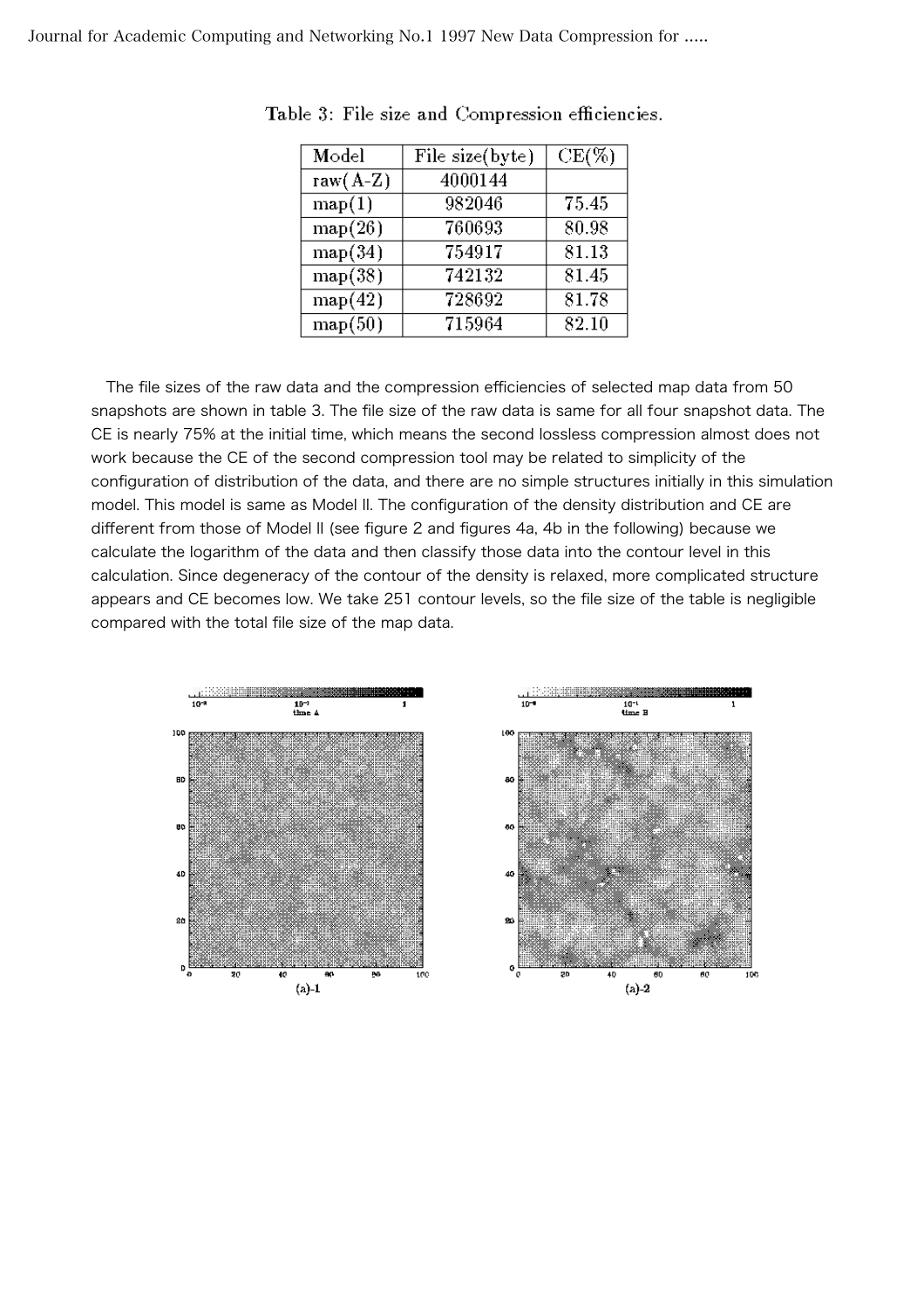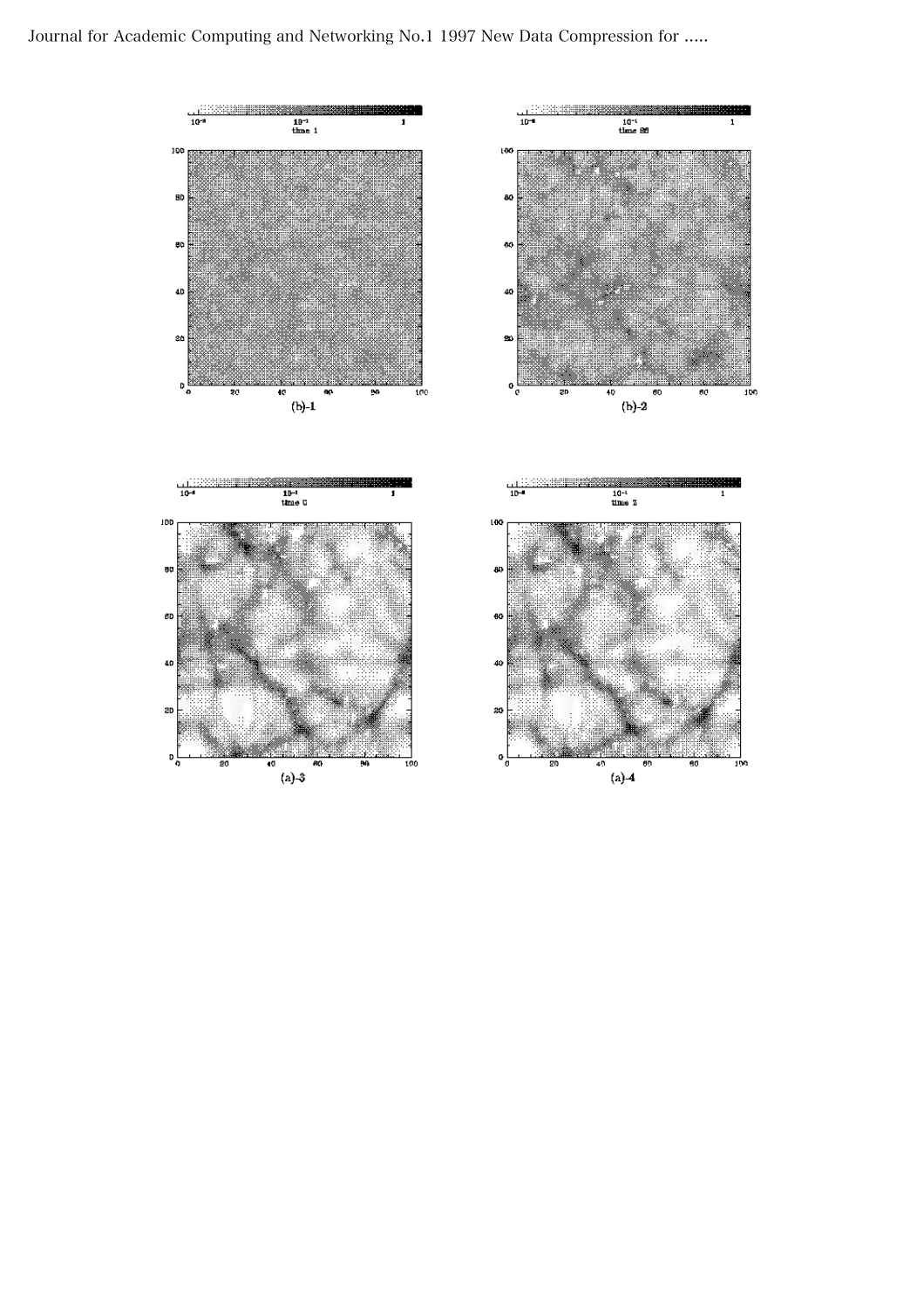

Fig.4 Density maps in a shade of monochromatic color on z=constant surface. The raw data 4a-A  $\sim$ 4a-Z and selected map data 4b-1  $\sim$  4b-50 are lined in time sequence.

 We present the density maps in a shade of monochromatic color in figures 4a and 4b which demonstrate time evolution by the raw data(4a) and by selected map data(4b). The figures 4a-A and 4b-1 are snapshots at the same time and the figures 4a-C and 4b-50 are also snapshots at the same time (there are no corresponding figures for 4a-B and 4a-Z in figures 4b and figure 4b-Z shows later stage than figure 4a-C or 4b-50). These plots show the process of galaxy formation. At the initial time (figures 4a-A or 4b-1) there are not so large depth in the shade since the gas distributes without any structures. As time evolves, the gas gathers and makes high density region (drawn in black color) owing to gravitational instability and the large scale structures appear as seen in the final map (figures 4a-Z or 4b-50). We can see little differences in these pairs and again compression is successful for this model. The CE almost grows monotonously according to time evolution as shown in figure 5 because the configuration is simplified after formation of the large scale structure. It is suggested that the CE may be a kind of index of complexity of configuration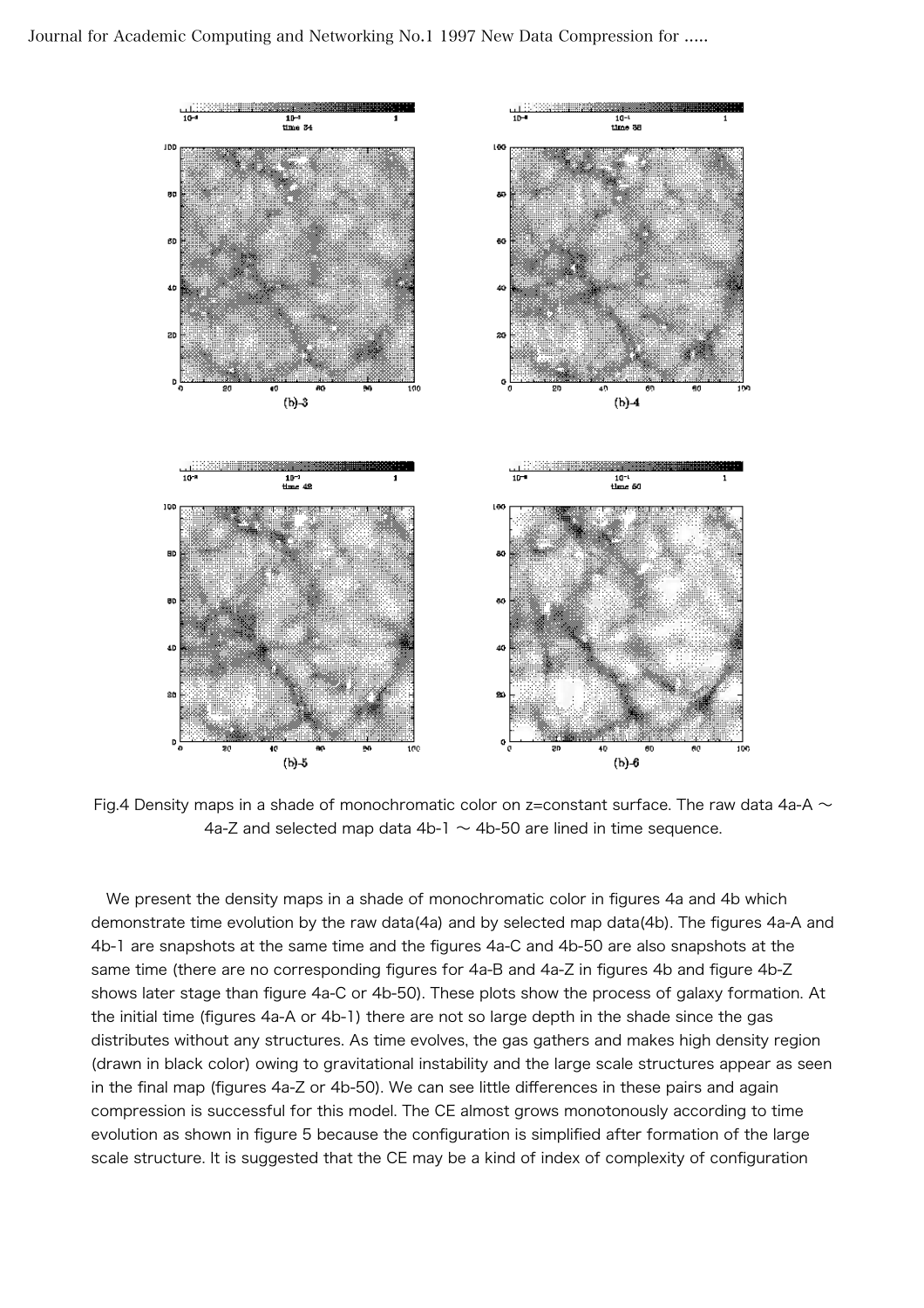Journal for Academic Computing and Networking No.1 1997 New Data Compression for .....

like entropy in hydrodynamics or genus count in geometry.



Fig.5 Time evolution of compression efficiency. The horizontal axis is a scale of the univers, which plays a role of time because it grows monotonously.

 Furthermore, since the volume of the map data is small, handling of those data is speedy and light. For example, the maps in figures 4a and 4b are drawn on two-dimensional surface at z=constant. We can see the maps at other surface easily by using the map data. We conclude that the map data is very useful for analyzing the numerical data.

### 3 Summary

 We have introduced a new compression algorithm for multi-dimensional numerical simulation results with mesh code. The compression efficiency is always more than 75% if the original data are expressed in single precision. Our compression method is, therefore, apposite to huge amount of data like the images and is useful for visualization or rough analysis of numerical results.

 Since the compressed data by our method is still sequential text, we can compress those data once more by lossless method. We adopt LZW15V.C whose source code is public. We wrote the subroutine program in FORTRAN language for our compression method for the propose that any one can use the subroutines of our method and LZW15V.C written in C language.

We have shown the practical applicability of this method by adopting three typical models. The final CE are more than 93% for three models. Those CEs depend on the second lossless compression tool and may depend on the configuration of the data distribution. In order to investigate this point, we simulated time evolution of galaxy formation numerically and wrote the map data at 50 times and the raw data at 4 times to files. The cpu time necessary for compression is negligible, compared with the total cpu time and the CE grows up as the configuration becomes simplified. Thus we suggest that the CE may be regard as a kind of indices showing simplicity or complexity.

We adopted the simplest setting for the contour level and applied this only to the density variable in this paper. However, some device is needed e.g. for the case that the distribution has two peaks or for the vector variables. The contour level is not necessarily be set equally and it is better that it is set automatically with constant degree of information loss according to change of minimum and